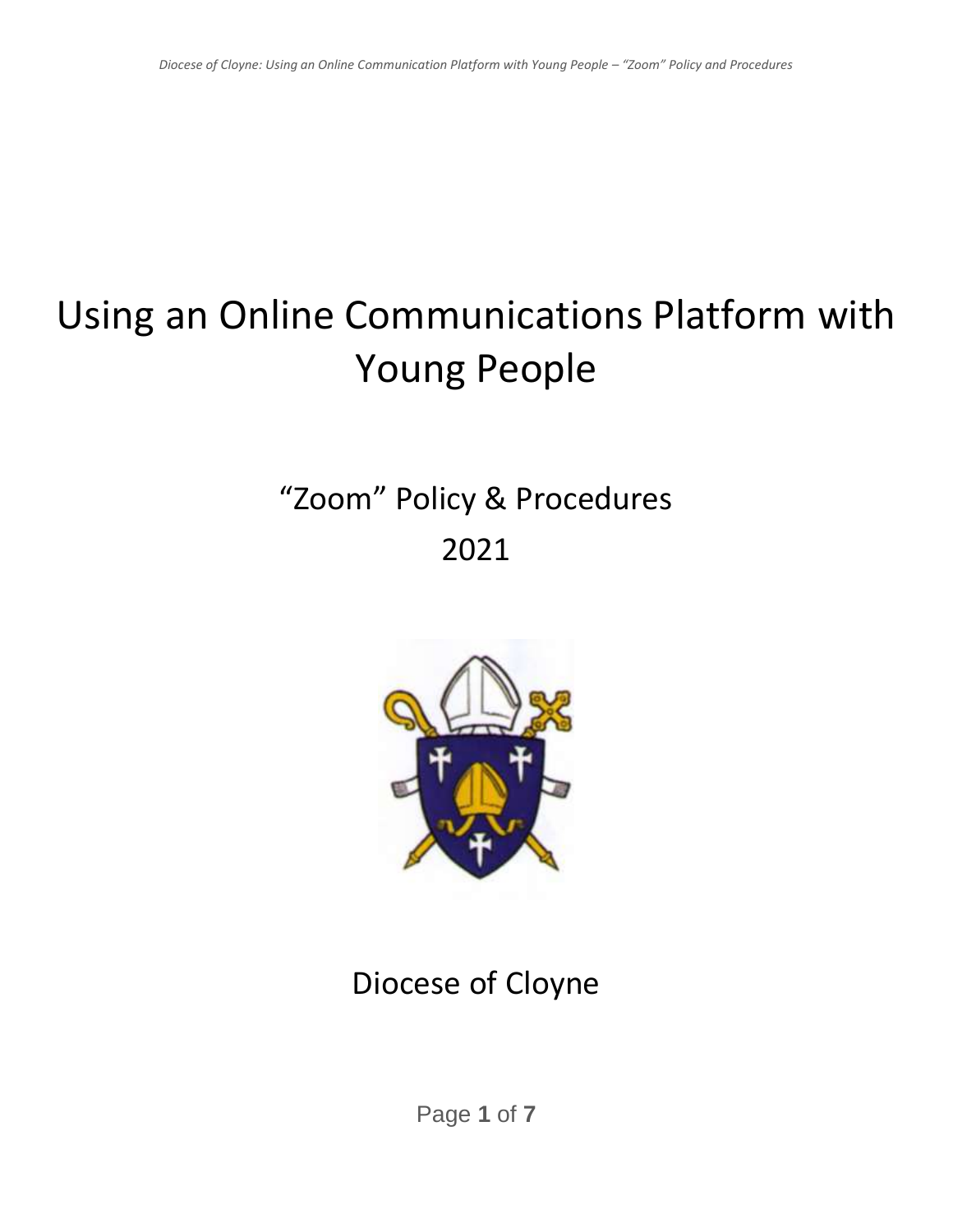#### Index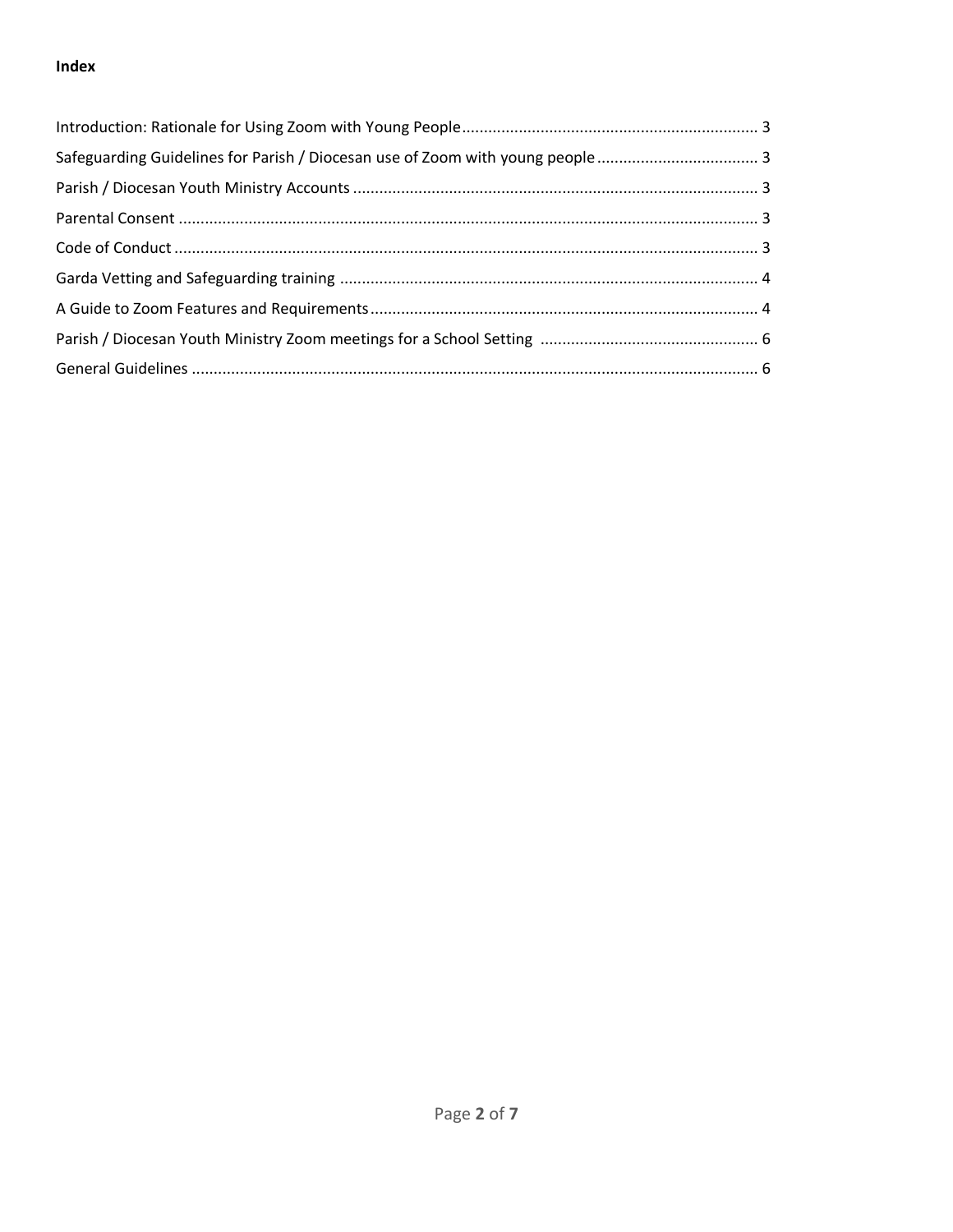- Diocesan policy around safeguarding applies in your online communications with children, young people, and vulnerable adults, as it does in a face-to-face setting.
- In Ireland under the Child Care Act 1991, the Children Act 2001 and the United Nation on the Rights of the Child, a child is defined as anyone under the age of 18.
- The digital age of consent in Ireland is 16 years.
- Zoom is not intended for use by individuals under the age of 16, unless it is through a school subscriber using Zoom for education, or for the purposes of Parish / Diocesan family and children's ministry.
- Young people under and over the age of 18 should not be in the same online Zoom meeting together.

#### **Parish / Diocesan Youth Ministry Zoom Accounts**

- Parish / Diocesan Youth Ministry should not use the free version of Zoom as it does not include the security measures that the subscription versions do. The Zoom subscription should be taken out by the parish / diocese and not by individuals.
- Parish / Diocesan Youth Ministry personnel should not use a private Zoom account to contact young people.
- Young people should only access the Parish / Diocesan Youth Ministry Zoom meeting through their Parent / Guardian's email.

#### **Parental Consent**

- Parental Consent is required to participate in Parish / Diocesan Youth Ministry virtual programmes / events. Consent form available on the diocesan website: www.safeguardingchildrencloyne.ie[*During the Covid-19 Pandemic, this can be secured over a Parent / Guardian's email. You should also take measures to contact them to ensure that it is the Parent / Guardian's permission that you have received.]*
- Parish / Diocesan Youth Ministry leaders must use the specific Parental Consent form relating to Zoom.
- Links to Zoom Meetings (with Meeting ID / password) will be sent to the Parent / Guardian's email address.

#### **Code of Conduct**

- A specific Code of Conduct for Zoom meetings must be in place, devised by the young people participating in the event. A general outline of this is included in the consent form. This must be read and signed by both the young person and Parent / Guardian.
- At the beginning of each meeting, the Code of Conduct should be displayed so each young person is aware of it.
- Breaches of the Code of Conduct will result in the young person being removed from the meeting. Incidents should be recorded with as much detail as possible immediately after the meeting has ended and stored as per Diocesan GDPR requirements. Parents / guardians are to be informed of the breach and consequences.

#### *Online Code of Conduct for Young People:*

• **Be kind:** No judgmental attitudes or bullying. Negative, hurtful or derogatory comments will not be tolerated. The group should be a safe space for members to express themselves.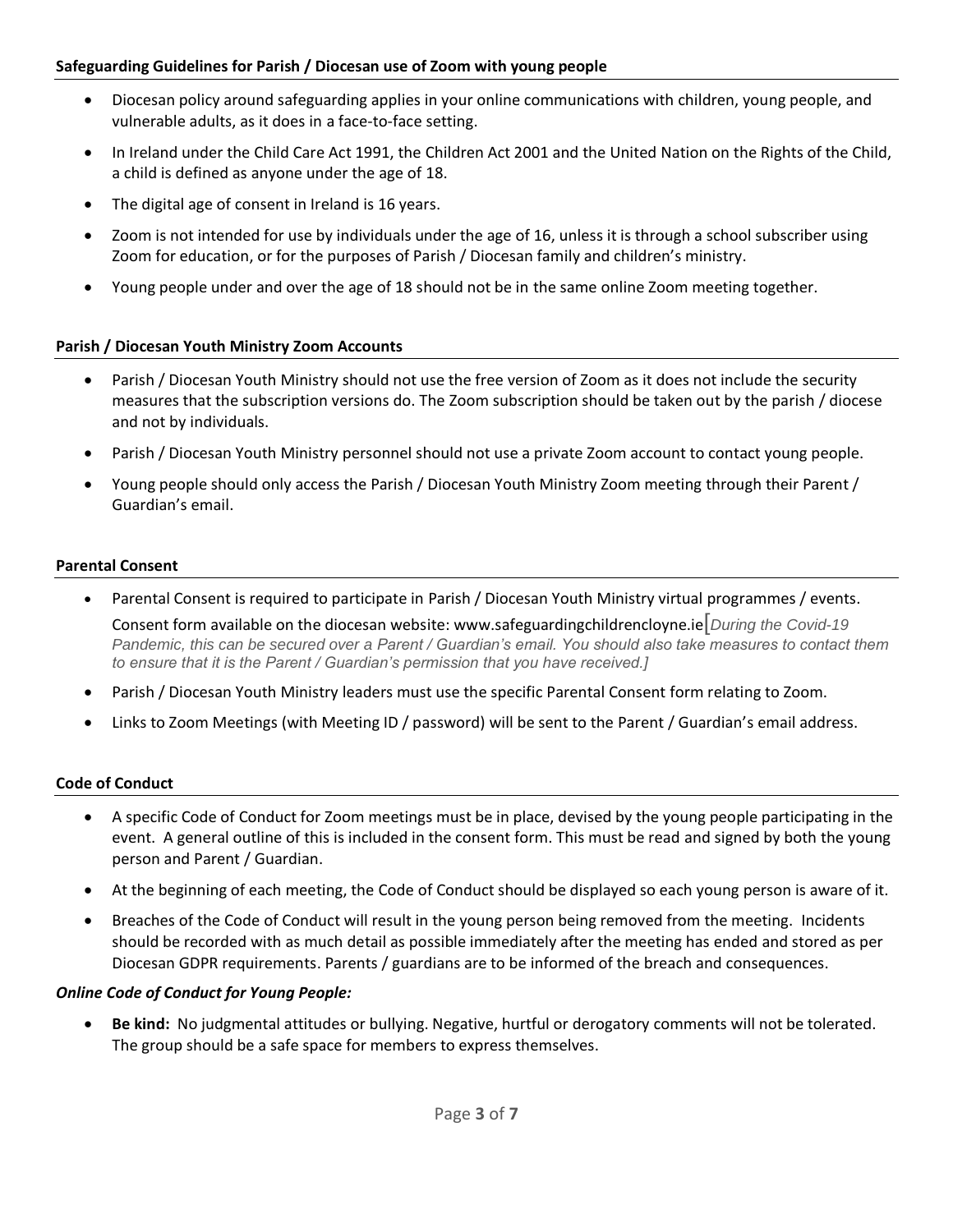- **Respect others:** Respect the different opinions of everyone in the group and listen. Healthy debates are natural, but kindness is required. Keep discussions to discussion time. Follow the instructions of the leader(s).
- **Respect privacy:** No photo-taking, screenshots or screen recordings of meeting. Do not share group codes or passwords with people outside the group. Do not tag other people in photos or posts on social media without their permission.
- **Be honest:** Make a leader aware if you are feeling uncomfortable due to a person or topic being discussed. If you need a break do not be afraid to ask.
- **No self-promotions or spam:** Self-promotion, spam and irrelevant links aren't allowed.
- **Respect confidentiality and do not gossip**: if you are telling a story about someone, ask yourself, "Is this my story to tell?" Do not talk about other people without permission: this includes your family members. Always respect confidentiality: what is said in the group, stays in the group, unless there is a safeguarding concern.
- **Appropriate Dress Code and Surroundings**: Only use the online platform from an appropriate location i.e. bedrooms and bathrooms are not appropriate. Make sure people around you cannot be seen on camera unless they are part of this group. Dress appropriately e.g. pyjamas are not appropriate.
- **Breach of the Code:** Anyone who breaks the rules or acts inappropriately while on the online platform will be removed from the meeting.

#### **Garda Vetting and Safeguarding training**

• All Parish / Diocesan Youth Ministry Leaders must be Garda Vetted and at least one Leader must attend appropriate Safeguarding training.

#### **A Guide to Zoom Features and Requirements**

#### *Record Meeting / Screenshots*

- Meetings on Zoom with young people are never to be recorded.
- Participants are not allowed to record or take screenshots. This is outlined in the Code of Conduct.
- Screenshots of the meeting can only be taken by hosts if the young people and their parents / guardians have given written consent. Participants' names must be blacked out if they can be identified in the photo.

#### *Waiting Room*

- When participants join a meeting, place them in a waiting room and require the Tech Host to admit them individually.
- Enabling the waiting room automatically disables the setting for allowing participants to join before host.
- Display a welcome message any disclaimers in the Waiting Room e.g*. "Meeting in Progress" / "Welcome to (insert meeting name / purpose) / The host will let you in soon" and a reminder to participants to have their correct name displayed on screen.*

#### *Video / Camera*

- Encourage participants to have their cameras on and their first names displayed.
- If a young person is not comfortable with having their camera on they can choose to turn it off.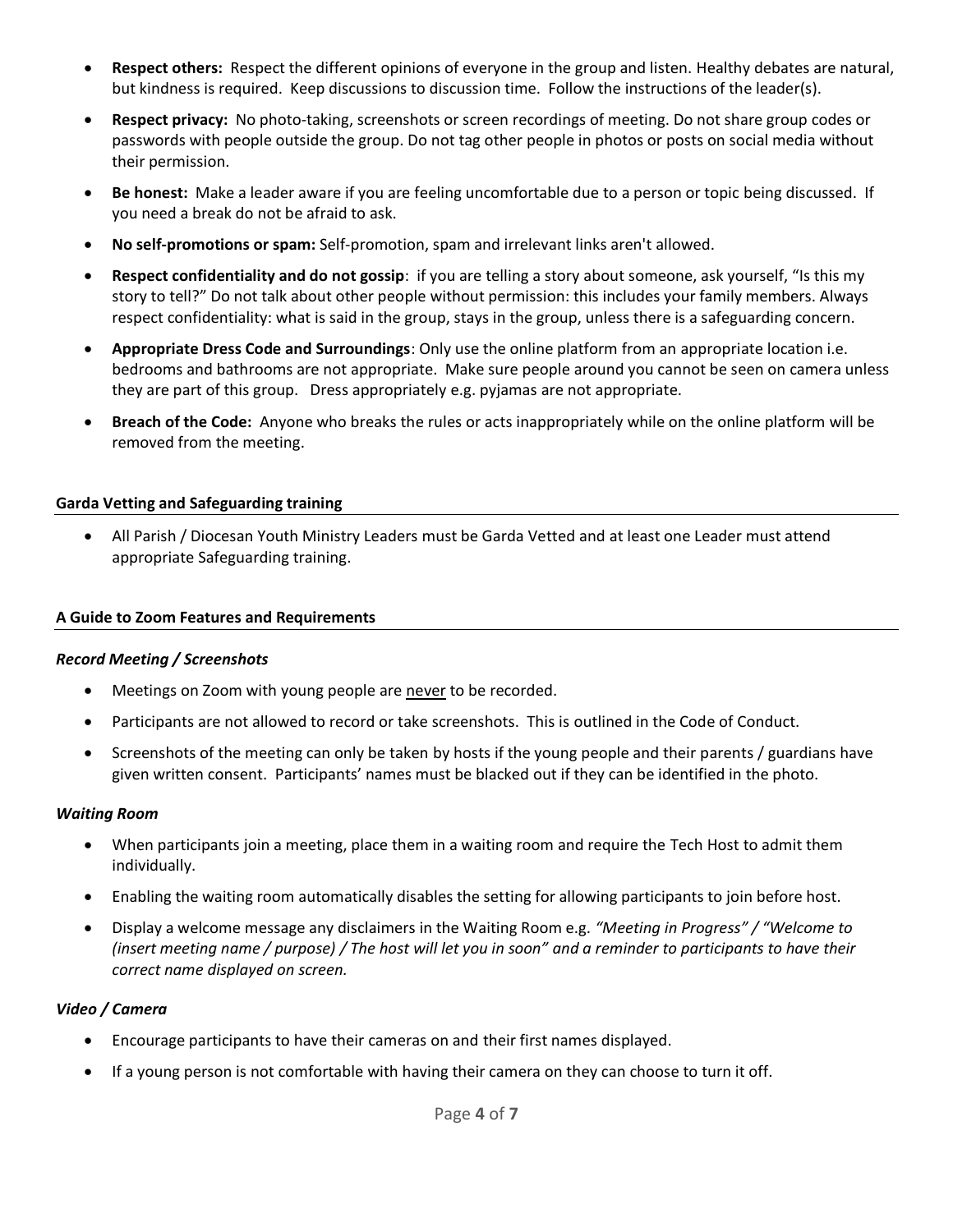• A clear method of verifying the identity of the young person in an online session is essential.

#### *Microphones*

- The Tech Host should mute all participants' microphones when they start the call.
- Ask participants to mute their microphone when not speaking (otherwise, with background noise it can get very distracting).
- There is the option of using the "Raise your hand" feature to talk next if there is a lot of people on the call.

#### *Chat Feature*

- The Chat Feature is a great tool for participants who may feel too shy to say something. It allows them to engage in conversation in a way that they will feel more comfortable with.
- The Tech Host has the responsibility for the Chat feature.
- The Tech Host should review the Chat directly after each Zoom meeting in order to make sure that no issue arose during the meeting.
- Zoom has two security features which should be used in Zoom meetings with young people:
	- Prevent participants from saving the chat.
	- Prevent participants from sending each other private chats. Young people can still communicate with the hosts through private chat if necessary.

#### *Screen Share*

- Screen Share is a great function for showing PowerPoints, videos etc.
- Zoom has the option to allow participants to share their screens. This option should be disabled at the start of the meeting.
- The only person that should be able to share their screen is the Tech Host and / or other youth ministry leaders designated to share their screen for the Zoom meeting.

#### *Breakout Rooms*

- Breakout rooms allow you to split your Zoom meeting into separate sessions for facilitating small group discussions.
- The Tech Host can choose to split the participants of the meeting into these separate sessions automatically or manually.
- The Tech Host can set a timer for the rooms. When the time is up, the breakout rooms automatically close and send all participants back into the main session. The Tech Host can also choose to close the breakout room early if needed.
- Leaders should never be on their own in a breakout room with a young person.
- Tech Host and MC should remain in the main session at all times in cases where a participant drops off the call and tries to join again or accidently leaves the breakout room.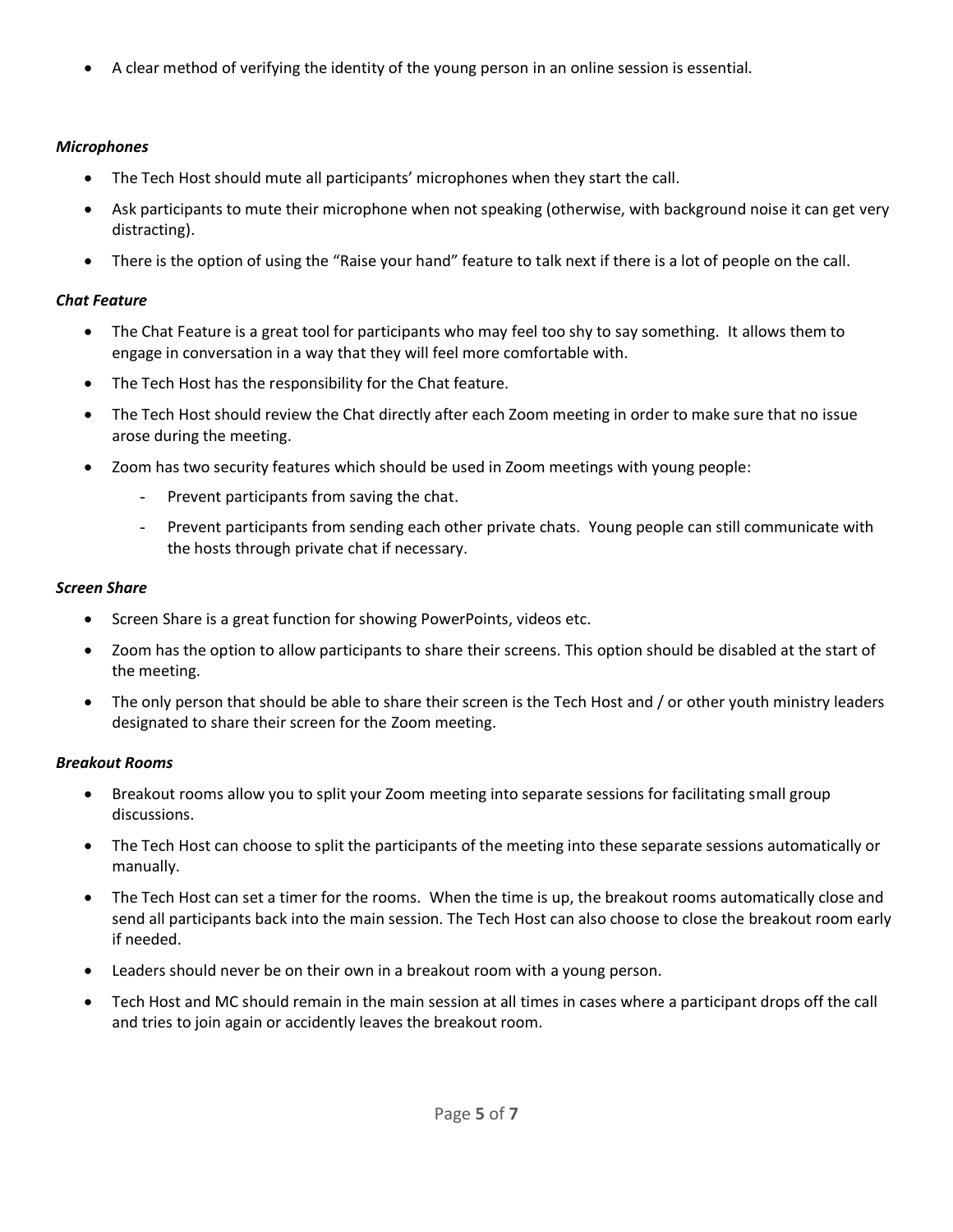#### *Generic Backgrounds*

Be mindful of requesting people especially young people to join group video chats or share video content from their home. Some may feel uncomfortable sharing their home environment. Other family members, personal information etc. may also be visible. Zoom enable users to use generic backgrounds when sharing video content. Encourage people to choose this option where possible and/or provide alternative means of connecting for young people who are uncomfortable with group video chats or sharing video content. Young people and adult leaders should only use this online platform from a public part of the house i.e. not a bedroom or bathroom, mindful that other people who are not part of the ministry should not be visible on camera.

#### **Parish / Diocesan Youth Ministry Zoom meetings for a School Setting**

In instances when physical visits to a school / class group may not be possible, a Zoom meeting may be a viable option to take place between Parish / Diocesan Youth Ministry personnel for the purpose of a ministry outreach, presentation or retreat-style event. If students are not visible for the Zoom Meeting, and all technology is managed by the designated teacher, this ministry can be offered in a Primary School Setting (e.g. for Sacramental Preparation), and not just to students over 16 years of age.

- The host must comply with Diocesan Safeguarding Policy and Procedures.
- The purpose and outline of content for the Zoom Meeting will be discussed and agreed to in advance with the designated teacher.
- The designated teacher arranging the "Zoom visit" on behalf of the school / class group should provide evidence that the children / young people, along with their parents / guardians who will be part of the Zoom meeting have given consent to the activity. Those students who do not wish to be part of the activity should be accommodated as per the school's own policy and procedures.
- The designated teacher will be sent the secure link and password for the Zoom meeting. He/she will log in, mute his/her camera (or turn their device away from the students so only the teacher themselves are visible), so that students will not be visible on the host's screen. A notice that a Zoom meeting is taking place in the classroom should be put on the classroom door to discourage any unnecessary interruptions.
- The teacher can pass questions / feedback to the host(s), either verbally or through the chat feature, unless parents / students have given consent to the students being visible to the Parish / Diocesan Youth Ministry hosts.

#### **General Guidelines**

#### **Before Zoom meeting**

- Risk assessments to be carried out prior to organising event for virtual meetings planned with young people. Instructions on risk assessments and the template is available on the diocesan website <https://www.dioceseofkerry.ie/safeguarding/online-ministry/>
- Youth Leaders will decide the purpose of the zoom meeting and the invitees, this will be recorded and kept on file.
- Only those invited by the Leaders will be allowed into the zoom meeting.
- Consent forms for any member must have been signed and returned to the Leader.
- Leaders send the zoom invitation by text / email via the parent / guardian for the meeting.
- Parents are to be informed of upcoming dates and times of when the virtual group will gather.